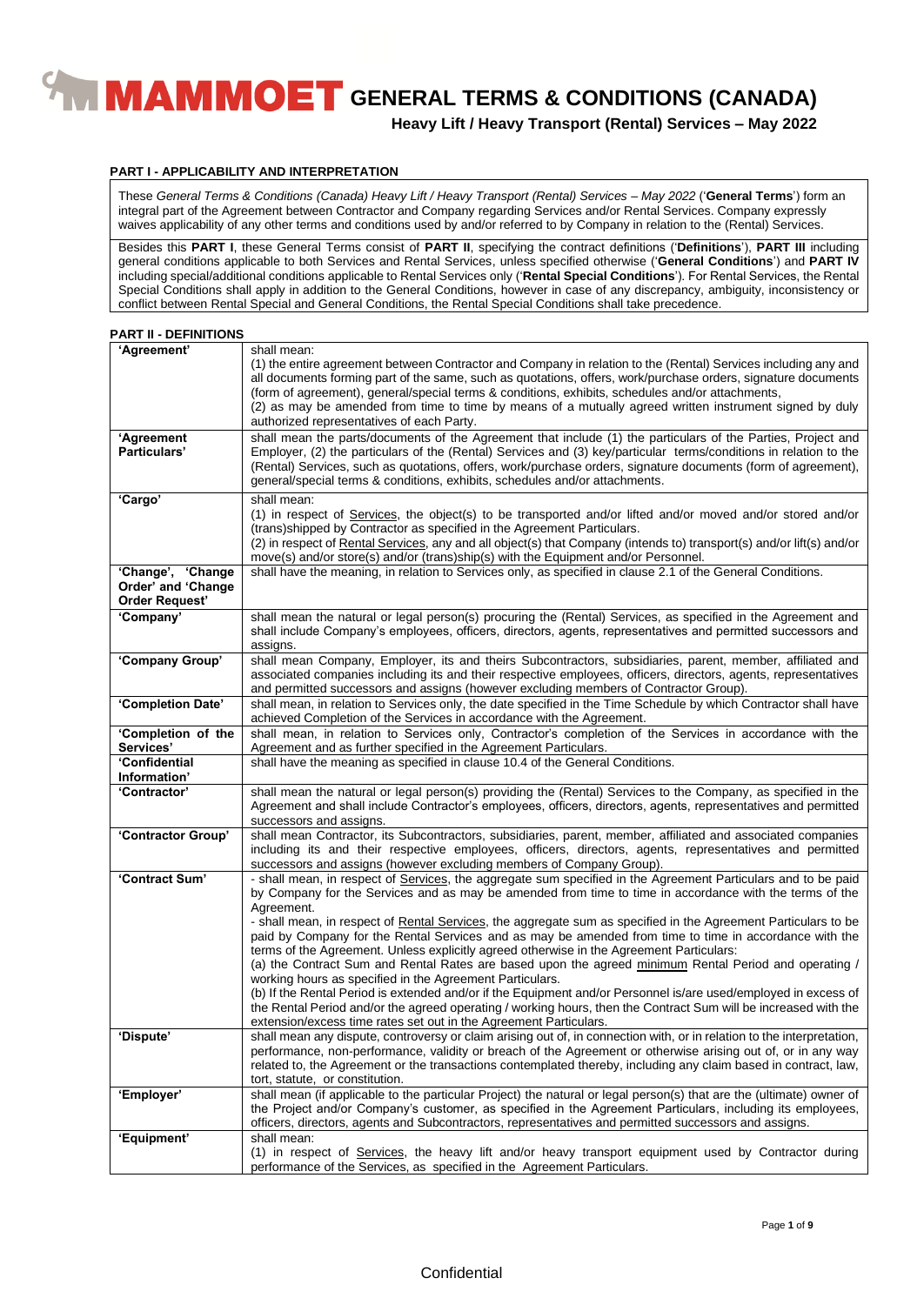**Heavy Lift / Heavy Transport (Rental) Services – May 2022**

|                    | (2) in respect of Rental Services, the heavy lift and/or heavy transport equipment rented out to Company, as<br>specified in the Agreement Particulars.                                                                                      |
|--------------------|----------------------------------------------------------------------------------------------------------------------------------------------------------------------------------------------------------------------------------------------|
| 'Force Majeure'    | shall have the meaning as specified in clause 6.4 of the General Conditions.                                                                                                                                                                 |
| 'Inclement         | shall mean, at Contractor's sole discretion, the existence or effects of heavy rain, wind (including but not limited                                                                                                                         |
| Weather'           | to wind at lifting altitude) and/or other climatic conditions (including but not limited to hail, snow, cold, , dust storm<br>and/or extreme high temperature), by virtue of which it is either not reasonable and/or not safe for Personnel |
|                    | and/or Equipment exposed to continue working or which prevents performance of all or part of the Services.                                                                                                                                   |
| Law                | shall mean statutes, acts, ordinances, sub-ordinate legislation, regulations, by-laws, orders, directions, awards<br>and proclamations of any governmental, public or statutory authority in any jurisdiction which affects the<br>Services. |
| 'Original Contract | Shall mean the Contract Sum agreed at the time Contractor and Company entered into the Agreement, hence                                                                                                                                      |
| Sum'               | excluding any increases of the same that may be made from time to time in accordance with the terms of the                                                                                                                                   |
|                    | Agreement (Particulars).                                                                                                                                                                                                                     |
| 'Parties/Party'    | Shall mean Company and Contractor / either Company or Contractor                                                                                                                                                                             |
| 'Personnel'        | shall mean:                                                                                                                                                                                                                                  |
|                    | (1) in respect of Services, the personnel deployed by Contractor during performance of the Services, as specified                                                                                                                            |
|                    | in the in the Agreement Particulars.                                                                                                                                                                                                         |
|                    | (2) in respect of Rental Services, the personnel rented out to Company, as specified in the in the Agreement                                                                                                                                 |
|                    | Particulars.                                                                                                                                                                                                                                 |
| 'Project'          | shall mean the project specified in the Agreement Particulars.                                                                                                                                                                               |
| 'Rental Period'    | shall be at least the minimum rental period for each piece of Equipment and/or each individual Personnel                                                                                                                                     |
|                    | member, all as specified in the Agreement Particulars.                                                                                                                                                                                       |
|                    |                                                                                                                                                                                                                                              |
|                    | Unless agreed otherwise in the Agreement Particulars:                                                                                                                                                                                        |
|                    | (a) The Rental Period for each piece of Equipment and/or each individual Personnel member shall commence                                                                                                                                     |
|                    | on the earlier of (i) the agreed (anticipated) commencement date of the Rental Period (if any) or (ii) the date of                                                                                                                           |
|                    | actual arrival of the Equipment and/or Personnel on Site.                                                                                                                                                                                    |
|                    | (b) The Rental Period for each piece of Equipment and/or each individual Personnel member shall include the                                                                                                                                  |
|                    | period during which the Equipment is assembled and disassembled and shall exclude the period during which                                                                                                                                    |
|                    | the Equipment and/or Personnel is/are transported to/from the Site.                                                                                                                                                                          |
|                    | (c) The Rental Period for each piece of Equipment and/or each individual Personnel member shall end on the                                                                                                                                   |
|                    | later of (i) the agreed (anticipated) end date of the Rental Period (if any) or (ii) the date on which actual                                                                                                                                |
|                    |                                                                                                                                                                                                                                              |
| 'Rental Rate(s)'   | disassembly at Site is achieved and Contractor can commence demobilization from Site.<br>Shall<br>mean<br>the                                                                                                                                |
|                    | by<br>Company<br>rate(s)<br>(regular<br>extension/excess)<br>payable<br>and<br>per                                                                                                                                                           |
|                    | hour/day/week/month/annum/other time period for each piece of Equipment and/or each individual Personnel                                                                                                                                     |
|                    | member, as specified in the Agreement Particulars.                                                                                                                                                                                           |
| 'Rental Services'  | shall mean the rent-out and hire of Equipment and/or Personnel by Contractor and Company respectively and/or                                                                                                                                 |
|                    | ancillary services provided by Contractor for the duration of the Rental Period, all as specified in the Agreement                                                                                                                           |
|                    | Particulars and as may be amended in accordance with the terms of the Agreement.                                                                                                                                                             |
| 'Services'         | shall mean the heavy lift, heavy transport and/or ancillary services/works provided by Contractor, as specified in                                                                                                                           |
|                    | the Agreement Particulars and as may be amended in accordance with the terms of the Agreement.                                                                                                                                               |
| 'Site'             | shall mean:                                                                                                                                                                                                                                  |
|                    | (1) in respect of Services, the location(s) and/or area(s) designated by Company where the Services is/are to                                                                                                                                |
|                    | be performed as specified in the in the Agreement Particulars.                                                                                                                                                                               |
|                    | (2) in respect of Rental Services, the location(s) and/or area(s) designated by Company where the Equipment                                                                                                                                  |
|                    | shall be used, as specified in the Agreement Particulars.                                                                                                                                                                                    |
| 'Subcontractor'    | shall mean, in respect of either Party, a natural or legal person having a direct contract with the respective Party                                                                                                                         |
|                    | or with any other Sub(sub)contractor of the respective Party for the performance of a part of the Services or the                                                                                                                            |
|                    | Project.                                                                                                                                                                                                                                     |
| 'Third Party'      | shall mean a natural or legal person not being (a member of) Company Group or Contractor Group.                                                                                                                                              |
| 'Time Schedule'    | shall mean, in relation to Services only, Contractor's schedule for performance of the Services as specified in                                                                                                                              |
|                    | the Agreement Particulars.                                                                                                                                                                                                                   |

#### **PART III – GENERAL CONDITIONS**

#### **1. SCOPE OF SERVICES (WORK)**

In consideration for the Contract Sum, Contractor shall perform, provide and/or supply all (Rental) Services, set forth in the Agreement and perform all other obligations as set out in the terms and conditions of the Agreement (Particulars).

**2. CHANGES** (applicable to Services only)

**2.1 Change definitions**

2.1.1 '**Change**' shall mean any (1) change in the quality, quantity or nature of the Services including but not limited to additions, increases, decreases, omissions, removal, alterations, sequence changes and/or (2) Contractor proposed Changes as to accelerate performance of Services and/or achieve efficiency improvements and/or cost reductions and/or (3) change in Law.

'**Change Order**' shall mean a written instrument:

(1) formalizing a Change identified, initiated or required by either Company or Contractor,

(2) mutually agreed between authorized representatives of Company and Contractor,

(3) specifying the scope and details of the Change in the Services,

(4) specifying the amount of the adjustment, if any, in the Contract Sum, and

(5) the extent of the adjustment, if any, to the Time Schedule and/or Completion Date.

'**Change Order Request**' shall mean a written request or proposal for a Change Order submitted by either Company or Contractor and including:

(i) a description of the nature of the Change and the cause(s), event(s) and/or circumstances giving rise to the Change; and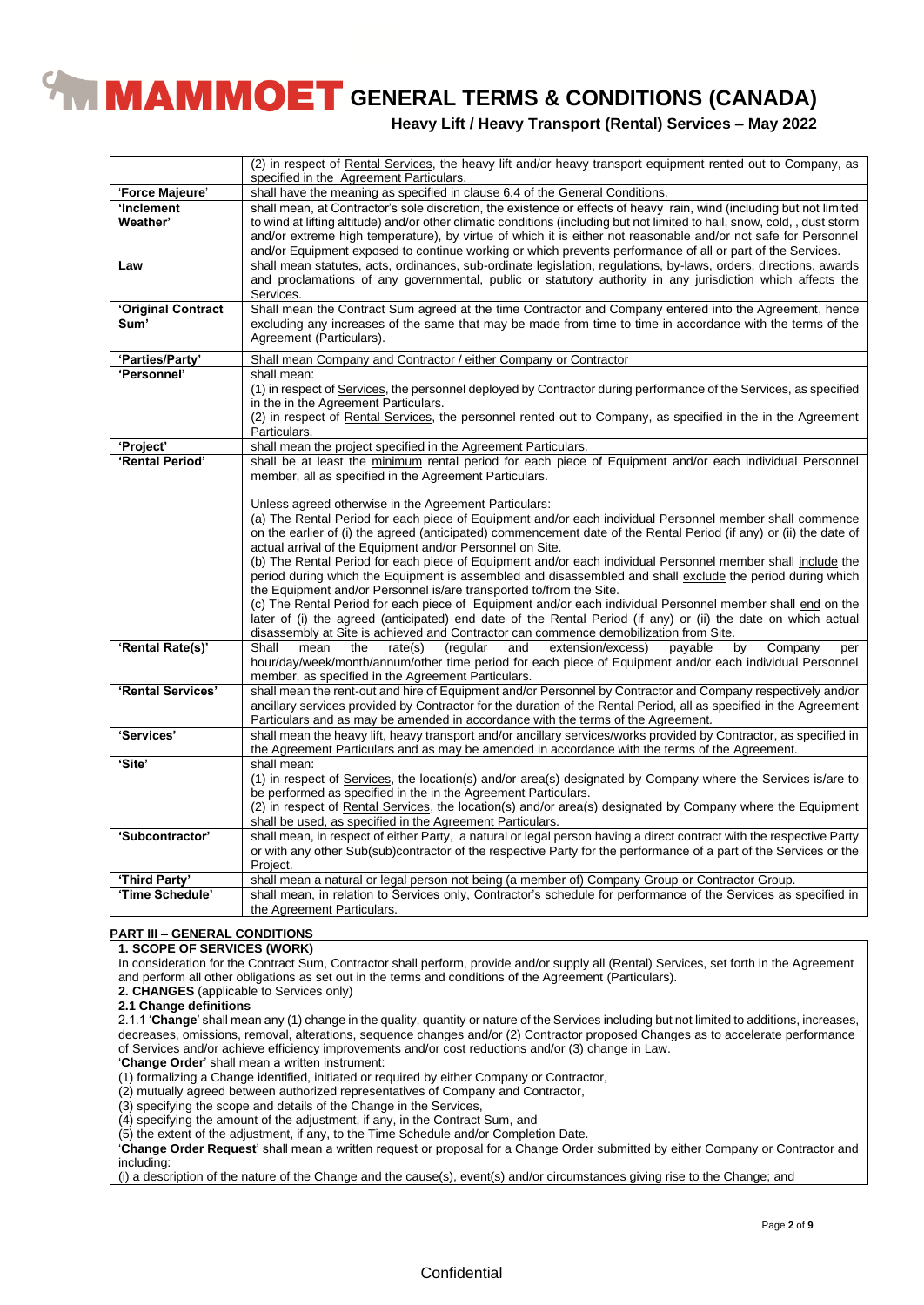### **Heavy Lift / Heavy Transport (Rental) Services – May 2022**

(ii) to the extent reasonably known by and available to the Party submitting the request at the time of submission, a general description of the impact of the Change and a specification/substantiation/estimate of the impact of the Change (if any) on the Contract Sum and/or Time Schedule and/or Completion Date. **2.2 Each Party can submit a Change Order Request** 2.2.1 Company may from time to time, but prior to Completion of the Services and subject to the limitations set in this clause 2, submit to Contractor a Change Order Request in relation to (a) Change(s) in the Services. 2.2.2 Contractor may from time to time, but prior to Completion of the Services, submit to Company a Change Order Request in relation to (a) Change(s) in the Services it has identified. **2.3 Company's and Contractor right to reject a Change Order Request** 2.3.1 Company may reject a Change Order Request submitted by Contractor if and to the extent the Change is necessary to overcome or correct: (i) the adverse consequences of a breach by Contractor of its obligations under the Agreement and/or defect in the Services caused by Contractor; and/or (ii) the adverse consequences of a negligent act or omission of Contractor in relation to the Services. 2.3.2 Contractor may reject a Change Order Request submitted by Company if and to the extent the scope of the Change falls outside the scope of Contractor's normal business activities and/or if other projects of Contractor or its (Sub)contractors will be delayed unreasonably at the sole discretion of Contractor. **2.4 Circumstances entitling Contractor to (request) a Change Order** 2.4.1 The following events and circumstances will in any event entitle Contractor to a Change Order including any adjustment of the Contract Sum and/or Time Schedule and/or Completion Date resulting therefrom: (a) Company's failure to meet its obligations under the Agreement; (b) amendment or additions to documentation, drawings or other information provided by Company; (c) new, additional or deviating instructions, directions and/or acts or failures to act by Company during performance of the Services; (d) delays or disruption caused by Company, Employer and/or any of its/their other (Sub)Contractors; (e) actual ground/subsoil conditions that cannot withstand the ground bearing pressure ('GBP') required for Contractor's equipment (including Cargo weight) used during performance of the Services, as specified by Contractor in the Agreement. In addition, Company shall also indemnify Contractor Group in respect of any and all damages, losses, claims, costs etc. resulting from such insufficient/unsuitable subsoil conditions; (f) the structural integrity of the Cargo is insufficient to safely and efficiently execute the Services and/or is not suitable for the lift and/or transport method used during performance the Services as specified in the Agreement. In addition, Company shall also indemnify Contractor Group in respect of any and all damages, losses, claims, costs etc. resulting from such unsuitability. (g) inaccuracy, incorrectness and/or incompleteness of information and documentation that Company has provided or has caused to be provided to Contractor. (h) Change in applicable laws, site rules and regulations, safety rules and/or regulations impacting performance of the Services; (i) Delays or disruption caused by conditions which, in Contractor's sole opinion, make performance of the Services and/or operation of Contractor's equipment potentially unsafe or potentially hazardous to life or property, including but not limited to operating equipment beyond operating limits specified by manufacturer and Inclement Weather. (j) other events, conditions and circumstances not caused by and/or beyond Contractor's control (including but not limited to Force Majeure events) and/or for which Company is responsible pursuant to this Agreement or at law and/or a change in Law coming into force after the date the Agreement is executed. **2.5 Determination of Contract Sum adjustment** 2.5.1 Adjustments to the Contract Sum on account of a Change in the Services shall be determined by any one or a combination of the listed methods, following the below order of precedence: (a) in accordance with applicable unit or hourly rates specified in the Agreement for equal or similar Services or subsequently agreed upon; (b) on a cost-plus basis including a mark-up of fifteen percent (15%) of the aggregate amount. (c) by mutual agreement of a (itemized) lump sum; (d) a fair and reasonable valuation method as may otherwise be agreed between the Parties. **2.6 Change Order processing and disputes** 2.6.1 Change Order Requests submitted by Contractor shall be approved, modified or rejected in writing by Company promptly upon submission by Contractor and in no event later than fourteen (14) days after such submission.. 2.6.2 If Contractor and Company cannot agree on adjustment of the Contract Sum and/or Time Schedule and or Completion Date and/or on any other aspect of the Change or Change Order Request submitted by Company, Company may, subject to clause 2.3.2, direct Contractor in writing to proceed and execute the Change as requested by Company. In such event: (a) to the extent the disagreement relates to compensation, Contractor is not obligated to perform the Change until Company has issued a written instruction to proceed to Contractor and granted Contractor a (provisional) Contract Sum adjustment equal to direct costs plus a 15% mark-up for overhead and profit. (b) the disagreement about the Change (Order Request) shall qualify as a Dispute for which either Party may commence (expedited) dispute resolution in accordance with clause 9.2.2. ('Disputes'). **2.7 Scope reduction or removal** 2.7.1 Company may only request a Change Order including removal or reduction of parts or items of the Services to the extent such removed of reduced parts or items will not be performed by any other party including Company. Such removal or reduction of Services by Company shall be treated as a (partial) termination of the Agreement and will entitle Contractor to compensation as set out in clause 6.1 ('Termination by Company for its convenience'). **3. SCHEDULE, SCHEDULE CHANGES AND DELAY 3.1 General** 3.1.1 Contractor shall commence and proceed with performance of the (Rental) Services in accordance with the Time Schedule, agreed Mobilization date(s) and/or Rental Period and (in case of Services) shall complete/provide the Services (or any specified part thereof) on or before the date(s) as specified in the Time Schedule (including the overall Completion Date), subject to extension of time pursuant to clauses 3.3 (Delay or schedule changes not caused by Contractor) and 6.4 (Force Majeure). **3.2 Company's right to suspend Services or Amend Time Schedule for its convenience**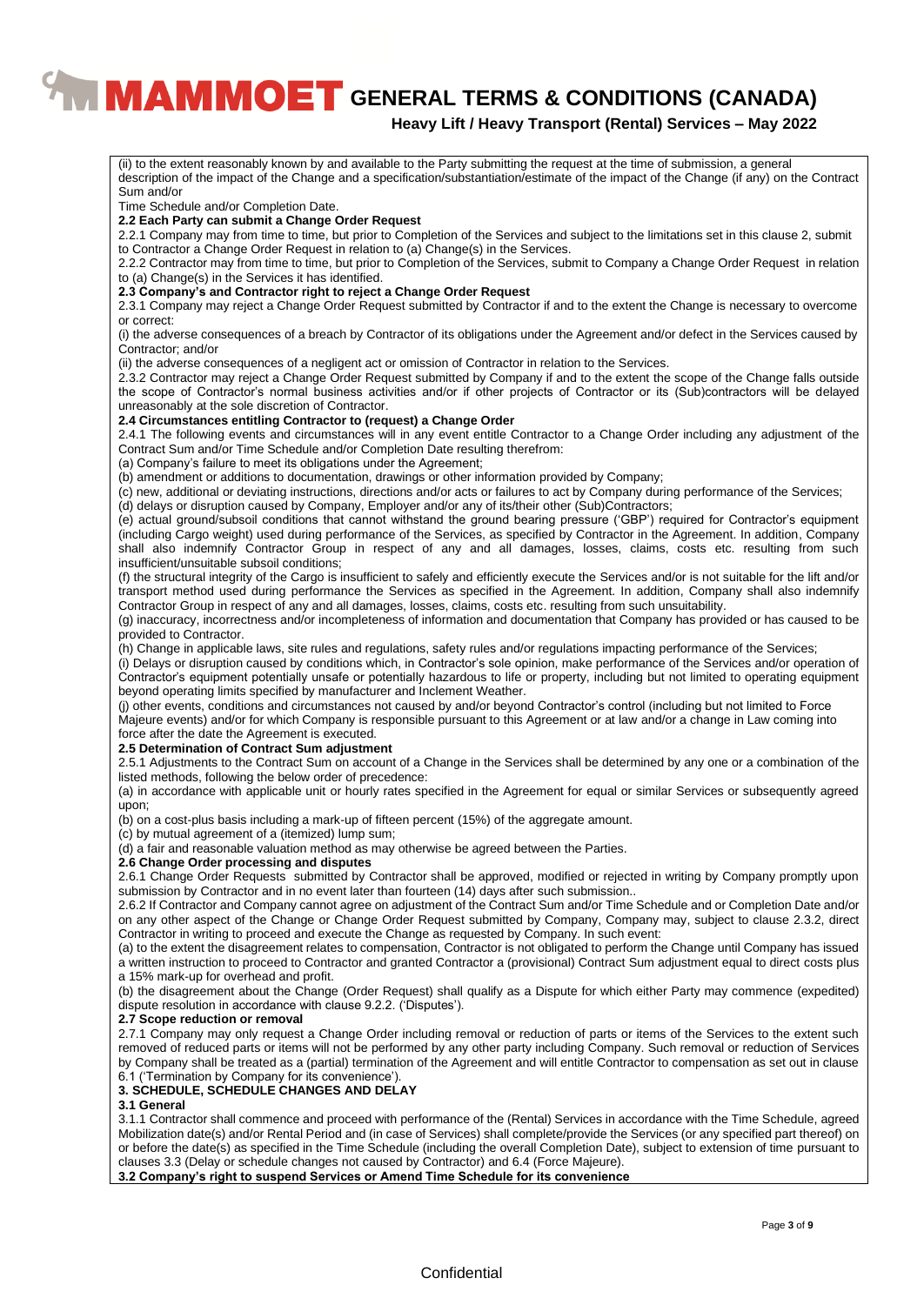## **Heavy Lift / Heavy Transport (Rental) Services – May 2022**

3.2.1 Company may, at any time, instruct Contractor to suspend the Services or part thereof and/or amend the Time Schedule, for any reason whatsoever by giving notice in writing to Contractor indicating the effective date(s) of suspension. Contractor shall cease the Services on the effective date of suspension as instructed, and in the case of services which cannot be ceased immediately, Contractor shall use reasonable endeavours to cease services as soon as possible.

3.2.2 Company may at any time instruct Contractor to resume the Services by giving written notice to Contractor specifying the effective date of resumption, however subject to a notice period of at least ten (10) days within which Company shall provide an updated Time Schedule to Contractor.

#### **3.3 Delay or schedule changes not caused by Contractor – compensation & time extension**

3.3.1 In the event of suspension (including suspension for Company's convenience) or other delay (including Company initiated changes to the Time Schedule) due to circumstances not attributable to Contractor (including but not limited to a lawful suspension of the performance of the Services by Contractor and/or a Change Order event or circumstance as specified in clause 2), Contractor shall be entitled to:

(a) delay compensation in accordance with the applicable prices and (unit) rates set forth in the Agreement Particulars and/or, to the extent such prices and (unit) rates are not available, (b) on a cost-plus basis including a mark-up of fifteen percent (15%) of the aggregate amount; and

(b) extension of time in respect of the Time Schedule (including any intermediary milestones and the Completion Date) equal to the duration of the suspension/delay plus any further extension that may be reasonably necessary as caused by the suspension/delay.

3.3.2 The following shall equally apply to each Party and be subject to clause 2 ('Changes') of the Agreement:

(i) Notification of suspension or other delay not attributable to Contractor

(ii) Submission of a request to the other Party regarding suspension or other delay not attributable to Contractor; and

(iii) Resolution of any disagreement between the Parties about adjustment of the Contract Sum and/or Time Schedule and or Completion Date and/or on any other aspect of the suspension or other delay not attributable to Contractor.

#### **3.4 Delay or Schedule changes caused by Contractor – Liquidated Damages**

3.4.1 If due to its negligence Contractor is the sole cause of a failure to complete the Services by the Completion Date or, in case of Rental Services, to mobilize or provide the Equipment and/or Personnel on the agreed date(s) during the Rental Period Contractor shall be liable to pay delay liquidated damages only if such is specified in the Agreement Particulars. Such liquidated damages are to be applied as Company's sole financial remedy for loss or damages arising out of Contractor's failure and be considered as a genuine preestimate of the losses incurred.

3.4.2 In any event Contractor's total aggregate liability in relation to liquidated damages shall be limited to 5% of the Original Contract Sum unless otherwise specified in the Agreement Particulars. Liquidated damages shall be Company's sole remedy for delay and Contractor's failure as specified in clause 3.4.1. In the event that time is at large, quantum of Company's claim for general damages for delay shall be limited to 5% of the Original Contract Sum.

#### **4 PRICE, PAYMENT AND TAX**

#### **4.1 Contract Sum**

4.1.1 The Contract Sum to be paid for the (Rental) Services, the breakdown of the Contract Sum and the relevant payment terms and conditions are provided in the Agreement Particulars. The Contract Sum is based upon the (scope of) the (Rental) Services and is subject to any Change Order or other amendment in accordance with the Agreement.

#### **4.2 Payment**

#### 4.2.1Company shall pay:

(a) the (agreed parts of) the Contract Sum plus any applicable taxes, duties etc. as defined in clause 4.2(c) in accordance with the payment (milestone) schedule and within the payment period(s) set out in the Agreement Particulars,

(b) within 30 days from submission of each invoice by Contractor; and

(c) without any withholding of any nature (excluding as required by applicable law). No payment from Company to Contractor shall depend on payment from Employer to Company.

#### **4.3 Tax**

4.3.1 The Contract Sum is exclusive of VAT and all other taxes, duties and/or penalties etc. levied by government and/or other authorities in respect of and/or in connection with the Agreement or the Services, with the exception of corporate income tax and/or other tax on income to the extent due by Contractor in accordance with applicable law.

#### **4.4 Inflation**

4.4.1 The Contractor may increase the Contract Sum at any time by giving the Company not less than 14 days' notice in writing where there is an increase in the direct cost to the Contractor of supplying the relevant Services and which is due to any factor beyond the control of the Contractor.

#### **5 OTHER (RENTAL) SERVICES RELATED CONDITIONS & PRICE ASSUMPTIONS**

#### **5.1 Information and documents**

5.1.1 A Party may fully rely on the information and documentation provided by or on behalf of the other Party. Each Party is responsible for the accuracy, correctness and completeness of the information and documentation it has provided or has caused to be provided to the other Party. The providing Party shall indemnify the other Party for any damages, losses, claims, costs etc. which result from the inaccuracy, incorrectness and / or incompleteness of the information and documentation of the providing Party.

5.1.2 (applicable to Services only) Contractor shall, if required by or pursuant to the Agreement and subject to its professional knowledge as a heavy lifting and transport company and subject the scope of the Services, review all documents, drawings, specifications and instructions relating to the Services for discrepancies and errors. However Company is and shall remain responsible for any and all consequences resulting from such discrepancies and errors in documents, drawings, specifications and instructions as received by Contractor from Company.

## **5.2 Permits, compliance with law, quarantine requirements**

5.2.1 Unless specified otherwise in the Agreement, Company is responsible for obtaining, at its own expense, all permits, licences, customs clearance and other approvals required for performance of the Project and/or the (Rental) Services and for getting access to the Site.

5.2.2 Contractor and Company shall comply with all applicable laws, regulations, ordinances and/or other regulatory requirements and instructions of governments.

5.2.3 For the avoidance of doubt, to the extent that Contractor is obliged to comply with any applicable quarantine requirements, this shall qualify as a Change entitling Contractor to a Change Order.

### **5.3 Site accessibility & conditions**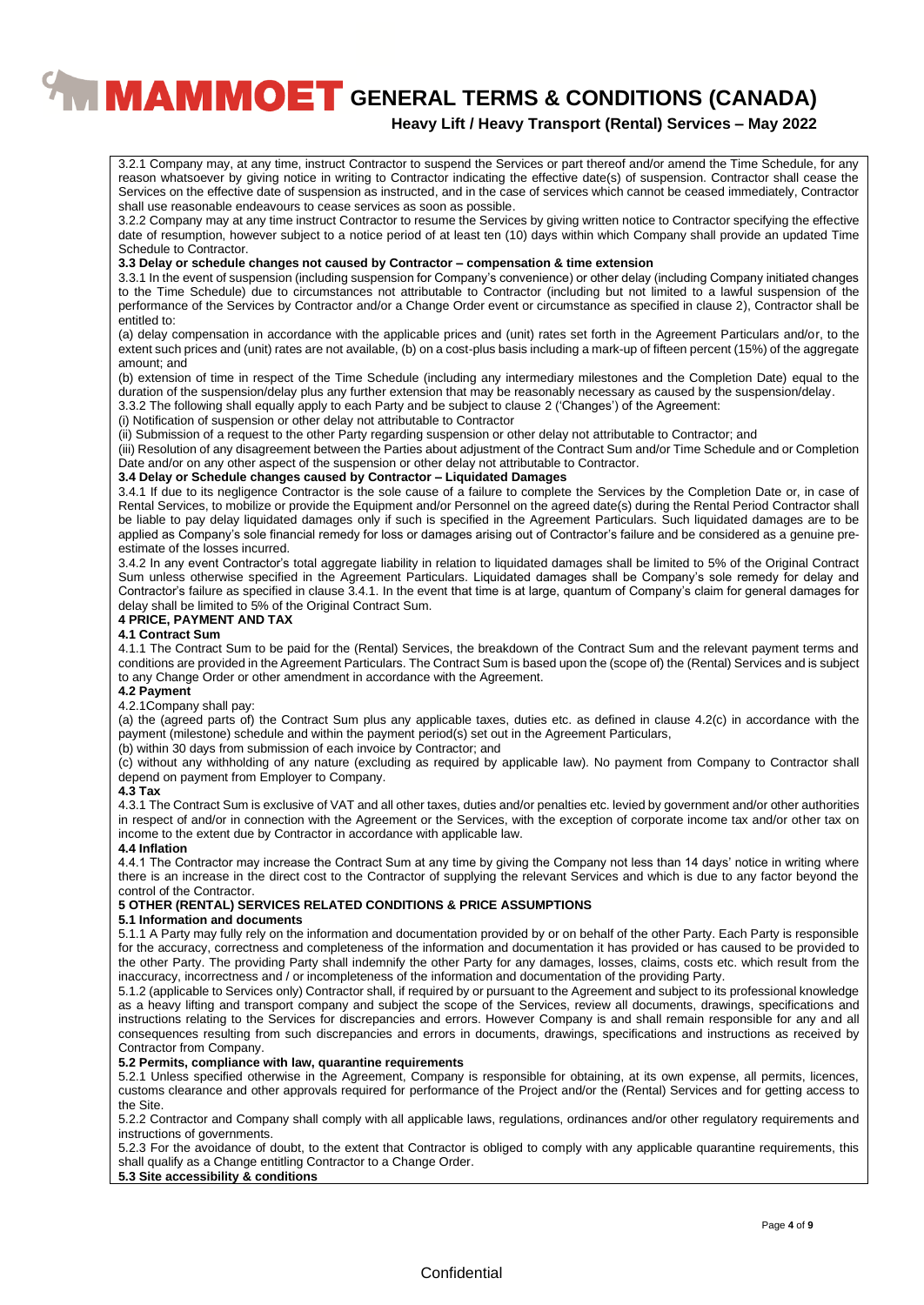## **Heavy Lift / Heavy Transport (Rental) Services – May 2022**

5.3.1 Company shall ensure that the Site is properly accessible, that Contractor's equipment can be mobilised and/or assembled properly and safely to, on and from the Site and that the (Rental) Services can start on the agreed date and can be performed without interruption or hindrance.

5.3.2 Company shall further provide good working conditions at the Site (in particular with regard to health and safety) and ensure that such conditions comply with all local regulations and requirements.

**5.4 Professional / independent performance of Services** (applicable to Services only)

5.4.1 Contractor shall exercise all reasonable skill, care and diligence in the performance of the Services and shall carry out all its responsibilities in accordance with recognized professional standards.

5.4.2 Contractor shall have the sole control over the means and methods required for performance of the Services. Contractor shall plan and execute the Services as it suits the Contractor best, provided that the Contractor complies with the Time Schedule and reasonable instructions of the Company in accordance with the provisions of the Agreement.

#### **5.5 Safety First**

5.5.1 Notwithstanding anything to the contrary in the Agreement the Contractor shall in any event not be required to undertake any activities or comply with any instruction or direction, which are reasonably deemed by the Contractor to be unsafe or potentially hazardous to life or property.

#### **5.6 Cargo**

5.6.1 Unless specified otherwise in the Agreement, Company is responsible for providing Cargo hoisting, anchor, jacking and/or lashing points with a capacity/strength that is sufficient for efficient and safe performance of the Services or, in case of Rental Services, efficient and safe performance of the activities Company intends to execute with the Equipment. Company shall further be responsible for Cargo packaging.

5.6.2 Company shall ensure that the Cargo, in all aspects including but not limited to structural integrity, centre of gravity, weight and/or design, is suitable and able to withstand the forces and/or manipulation resulting from the agreed method for performance of the Services (e.g. lifting, transportation, jacking and/or sliding) or, in case of Rental Services, for the activities Company intends to execute with the Equipment.

#### **5.7 Warranty and defects** (applicable to Services only)

5.7.1 Contractor warrants that it shall use good workmanship and perform the Services in accordance with the provisions of the Agreement. Notwithstanding and due to the nature of the Services it is expressly agreed that Contractor is not responsible for works of repair, reconstruction, re-testing, and rectification and shall not make good defects, imperfections or other faults as may occur after completion of (an intermediary milestone of) the Services.

#### **6 SUSPENSION / TERMINATION / CANCELLATION**

#### **6.1 Termination by Company for its convenience**

6.1.1 Company may, at any time, cancel or terminate the Agreement, for any reason whatsoever and at its own convenience by giving notice in writing to Contractor indicating the effective date of the termination.

6.1.2 In the event of termination or cancellation of the Agreement in accordance with this clause 6.1 Company shall pay to Contractor (a) the value of the (Rental) Services performed up to and including the effective date of the termination, (b) agreed demobilisation fees plus all reasonable cost incurred by Contractor as a result of the termination/cancellation and (c) a fee of 25% of the remaining terminated non-performed value of the Services or, in case of Rental Services, the sum as specified in the Agreement Particulars to be paid by Company for the remaining terminated part of the agreed minimum Rental Period. To the extent applicable and possible such value and costs shall be calculated by applying the pricing/rates included in the Agreement.

#### **6.2 Termination by Company for Cause (Contractor's default/breach)**

6.2.1 If Contractor breaches any material obligation it has assumed in the Agreement and does not cure such violation within thirty (30) days ('Cure Period') following written notice of such breach from Company to Contractor to be issued within 10 days of the date of the breach, then Company may terminate the Agreement by giving ten (10) days' written notice to Contractor. ln the event that such breach is not reasonably susceptible to cure within thirty (30) days, Contractor's Cure Period shall be extended to a maximum of ninety (90) days, unless otherwise agreed to by Company in writing.

6.2.2 In the event of termination for cause Company shall pay Contractor the value of (Rental) Services performed less any direct and reasonable costs incurred as a result of having the (Rental) Services performed by a replacement Subcontractor.

#### **6.3 Suspension / Termination by Contractor for Cause (Company's default/breach)**

#### 6.3.1 If:

(a) Company has failed to pay Contractor for the (Rental) Services for a period of fifteen (15) days after the date such payment is due under the Agreement, and/or

(b) Company is in breach of any of its other material obligations assumed under the Agreement and it does not cure such breach within thirty (30) days following written notice of such breach from Contractor to Company, and/or

(c) the Services or the Project, in whole or substantial part, is stopped for a period of sixty (60) consecutive days through no act or fault of Contractor,

then without prejudice to any other rights and remedies that Contractor may have under or pursuant to the Agreement (provided by law or in equity), the Contractor may give Company ten (10) days' written notice' ('Suspension Notice') of such breach or default and, in the event such breach, failure or default is not cured within such ten (10) day time period, Contractor may suspend performance under the Agreement.

6.3.2 If such breach, failure or default is not cured by Company within twenty (20) days from the date of the Suspension Notice, Contractor may terminate from the Agreement and shall be paid, in each case without duplication: (i) the amounts, fees and costs as specified in clause 6.1 (Termination for Company's convenience) plus (ii) any further losses or damages incurred by Contractor and not expressly waived pursuant to the Agreement.

#### **6.4 Force Majeure**

6.4.1 Force Majeure' shall mean circumstances, conditions and/or events, which are beyond the reasonable control of either Party and that could not be foreseen at the time the Agreement was entered into, occurring in the absence of any fault of negligence of any Party and which cannot be avoided or prevented through the adoption of reasonable measures, which temporarily or permanently prevent the performance of any obligation (with the exception of payment obligations) under the Agreement, including but not limited to industry wide or regional strikes, substantial supply chain disruptions and labour disturbances, (not including the personnel of the Group of the affected Party), cyber security related events, mutinies, quarantines, epidemics, pandemics, wars (whether declared or undeclared), acts of terrorism, blockades, embargo's, riots, civil disturbances, civil wars, fires, storms and/or other weather conditions and/or other acts of nature. Inclement Weather that is not abnormal for the Site shall not qualify as Force Majeure.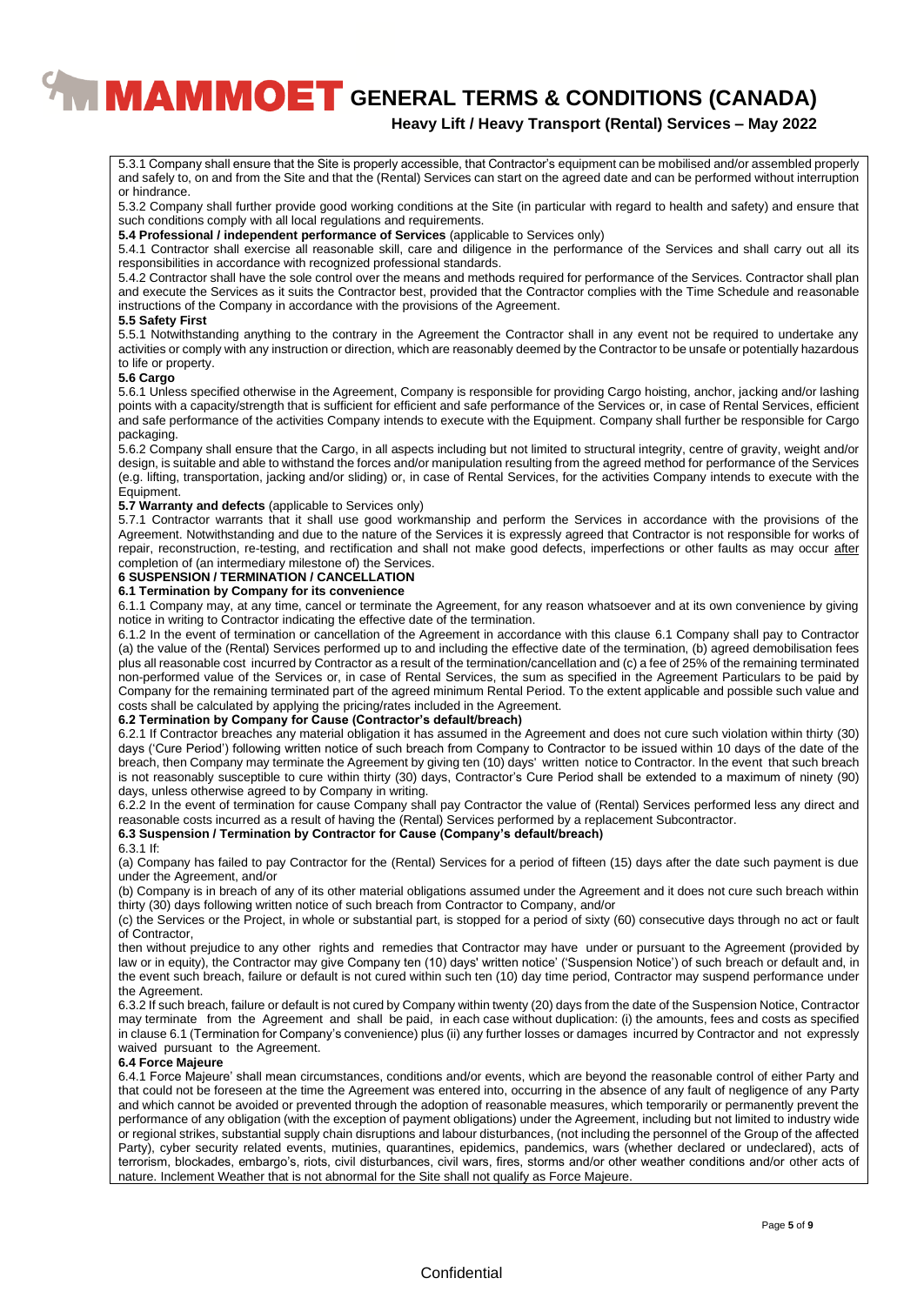## **Heavy Lift / Heavy Transport (Rental) Services – May 2022**

6.4.2 In the event that the performance of obligations under the Agreement is temporarily prevented due to a Force Majeure occurrence, the Force Majeure occurrence will only have the effect of deferring the performance of those obligations (excluding payment obligations), and shall not serve to relieve any party of other obligations under the Agreement.

6.4.3 Promptly upon the occurrence of Force Majeure, the affected Party shall give written notice to the other Party, citing the Force Majeure event, the effect of this event upon the party's contractual obligations, and the extent of mitigation action taken. The affected Party shall make all reasonable effort to mitigate and reduce to a minimum the effects of the Force Majeure.

6.4.4 In case of Force Majeure, the Contractor shall be granted such time extension – and accordingly the Time Schedule and Completion Date or, in case of Rental Services the Rental Period, shall be adjusted - as is reasonably necessary to reflect the effect of the delay.

6.4.5 Unless agreed otherwise in writing, either Party will be allowed to terminate the Agreement in case of a Force Majeure event lasting fifteen (15) days or more. In the event of such termination Company shall only be obliged to pay the value of the Services performed and all reasonable direct cost (including demobilisation costs) incurred as a result of this termination. To the extent applicable and possible such value and costs shall be calculated by applying the pricing/rates included in the Agreement.

#### **7 LIABILITY & INDEMNITY 7.1 General liability basis**

7.1.1 Contractor shall only be liable for any damage, loss, injury, expense and/or cost of any kind if and to the extent such damage, loss, injury, expense and/or cost is caused by negligent errors, acts, omissions or breach of contract by Contractor and/or any of its Subcontractors.

#### **7.2 Limitation of aggregate liability**

7.2.1 Except for the gross negligence or wilful misconduct on the part of Contractor and further to the fullest extent permitted by applicable law, Contractor's total aggregate liability whether in contract, in tort (including but not limited to negligence), for breach of statutory duty, in restitution, in law or in equity or for any cause of action whatsoever arising under or in connection with the Agreement for loss, damage, damages, cost, expense, expenses, disbursements, liability (including in respect of any fine or penalty) interest and costs, whether direct or indirect, present or future, actual or contingent, fixed or unascertained shall be limited to 50% of the Original Contract Sum. Company shall indemnify, defend and hold harmless Contractor Group for all damages, losses, claims, costs, liability etc. of Company Group exceeding the above mentioned limitation.

#### **7.3 Exclusion consequential loss liability**

7.3.1 Notwithstanding any of the indemnities and liabilities specifically referred to elsewhere in the Agreement, neither Party shall be liable, whether in contract, in tort (including but not limited to negligence), for breach of statutory duty, in restitution, in law or in equity or for any cause of action whatsoever arising under or in connection with the Contract, for any loss of profit or anticipated profit, loss of revenue, loss of turnover, loss of opportunity, loss of production, loss of use, loss of business, or any consequential or indirect losses whatsoever. Any loss or damage, as mentioned in this article, of Company Group shall be deemed loss or damage of Company. Any loss or damage, as mentioned in this article, of Contractor Group shall be deemed loss or damage of Contractor. Each party shall indemnify, defend and hold the other party harmless accordingly.

#### **8 INSURANCE**

#### **8.1 Contractor and Company provided standard insurance**

8.1.1 Each Party shall at its sole cost take out and maintain during the existence of the Agreement and the Services the following insurances:

(a) **Workers' Compensation and Employer's Liability** Insurance for its own personnel as prescribed by applicable laws

(b) **Commercial General Liability** (third party bodily injury and third party property damage) insurance with a coverage limit of CAD 2,500,000 (two million five hundred thousand CAD) being a combined single limit per occurrence.

(c) **Automobile Liability** Insurance for the equipment that is owned, leased or hired by the Party (covering bodily injury and property damage) as prescribed by applicable laws.

(d) any other insurance required by the applicable law.

#### **8.2 All-risk insurance provided by Company (CAR/Cargo insurance)**

8.2.1 Company shall take out and maintain, at its/their sole cost, or shall procure that any other member of the Company Group shall take out and maintain, for the duration of the Agreement and the Project, insurance(s) adequately covering at least physical loss or damage caused to or respectively caused by the Cargo at the Site and/or during transportation and/or (temporary) storage. Company shall also maintain (or arrange that its Group shall maintain) appropriate insurance covering damage to or loss of any other Site installations or other property owned by or otherwise in the care custody and control of Company Group such as but not limited to permanent construction and/or existing facility. These insurances shall in any event be primary to the insurances taken out by Contractor Group. The insurance policy provided by Company and/ any member of the Company Group shall be endorsed to waive subrogation against the Contractor Group. All policies of insurance provided by Company or Company Group shall name the Contractor and Contractor Group as additional insured.

## **8.3 All-risk insurance provided by Contractor (Equipment insurance)**

8.3.1 Contractor shall at its sole cost take out and maintain during the existence of the Agreement and the Services Equipment insurance for the Equipment that is owned, leased or hired by the Contractor in an amount of the full replacement value.

#### **8.4 Waiver of subrogation / naming as co-insured / insurance certificates**

8.4.1 The insurances taken out by each Party in accordance with clause 8.1 and 8.3 shall be endorsed to waive subrogation against the other Party and its respective Group and (except for the Workers' Compensation and Employer's Liability Insurances) will name the other Party and its respective Group as additional insured. The waiver of subrogation and the naming as additional-insured however only apply to the extent that the respective Party has assumed any liabilities under the Agreement. Each Party shall issue certificates of insurances to evidence the existence of the insurances.

#### **8.5 Liability for insurance deductible**

8.5.1 A Party shall pay or reimburse the other Party for deductibles on the insurance policies taken out by the other Party to the extent that its negligence or fault under the Agreement gave rise to any claim on such policies. The liability to pay or

reimburse the deductible amount shall be limited CAD 100,000 (one hundred thousand CAD) per occurrence).

#### **9 GOVERNING LAW AND DISPUTE RESOLUTION**

#### **9.1 Governing law**

9.1.1 The Agreement will be governed by and construed in accordance with laws of Province of Ontario.

#### **9.2 Disputes**

9.2.1 A Party may notify the other Party in writing that a Dispute has arisen. The Parties will, in the first instance, attempt to resolve the Dispute by entering into good faith negotiations. If, within thirty (30) days from the date of notification, the Parties do not reach agreement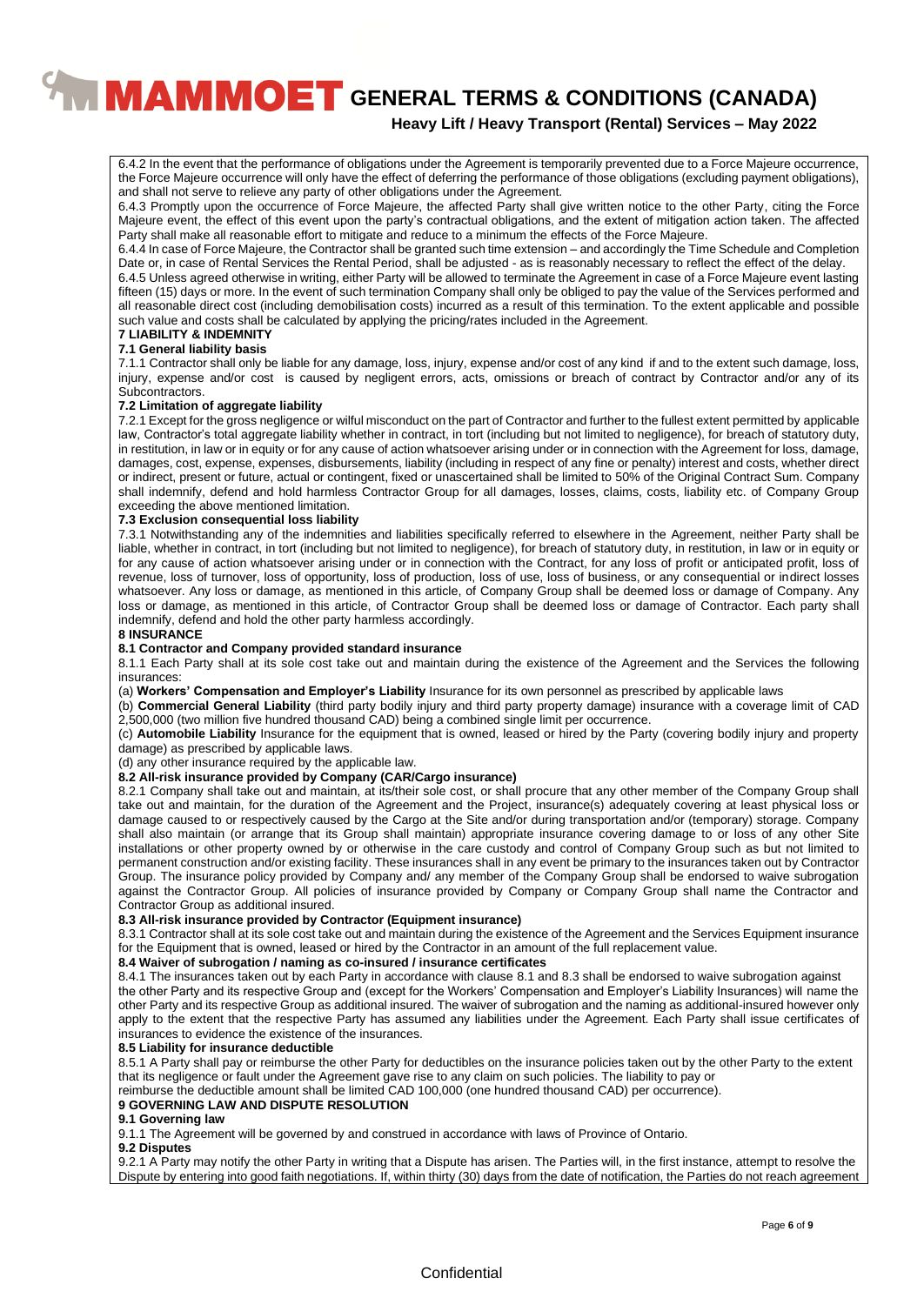**Heavy Lift / Heavy Transport (Rental) Services – May 2022**

on the resolution of the dispute, each Party may refer such dispute to arbitration as set out in clause 9.2.2. 9.2.2 All disputes arising out of or in connection with the Agreement that are not resolved in accordance via good faith negotiations in accordance with clause 9.2.1 and which exceed a total amount of CAD 100,000 shall be finally settled under the Simplified Arbitration Rules of the ADR Institute of Canada Inc. International Chamber of Commerce by one or more arbitrators appointed in accordance with the said Rules. The seat, or legal place, of arbitration shall be Toronto, Ontario, unless Contractor, at its sole discretion, determines that a different seat location shall apply.

## **10 MISCELLANEOUS**

## **10.1 Notices**

10.1.1 All notices, demands, claims or other communication under the Agreement to the Parties shall be in the English language and shall be considered to have been duly given or made when delivered in writing by registered mail, email or a courier to the Party and addressed to the person(s) and address(es) specified in or pursuant to the Agreement or, in the absence thereof, when delivered via courier to the Party's registered office address or another address specified by the receiving Party in writing.

#### **10.2 Business ethics and anti-bribery**

10.2.1 Each Party agrees, in its performance of its obligations under the Agreement, to comply, and to cause its affiliated companies to comply, with all applicable laws, including any and all international rules and regulations related to bribery issues (such as but not limited to *Chapter VII 'Combatting Bribery, Bribe Solicitation and Extortion', Article 1 of the OECD Guidelines for Multinational Enterprises*) and EU and U.S. Trade Sanctions and Export Control Laws.

10.2.2 Neither Party shall knowingly take any action that would cause the other Party to be in violation of any applicable laws. Further, each Party shall immediately notify the other Party if such Party has any information or suspicion that there may be a violation of any applicable laws in connection with the performance of activities under the Agreement.

#### **10.3 Intellectual Property**

10.3.1 All documentation is and will remain the property of the Party that has supplied it to the other Party.

10.3.2 All intellectual property rights related to information and/or documents provided in relation to the Project or Services and as may be further defined in the Agreement Particulars ('**Intellectual Property**'), if any, are and will remain vested in the Party that has supplied the documents and/or information to the other Party.

10.3.3 Any concept, product, process (patentable or otherwise), copyrightable material (including without limitation documents,

specifications, calculations, maps, sketches, notes, reports, data, models, samples, drawings, designs, videos and electronic software) or other information first conceived, reduced to practice or created by any member of Contractor Group in the performance of the Services (and with respect to any subcontractors, their respective scope) under this Agreement (collectively, 'Work Product') shall be the property of the Contractor. Title shall have passed principally upon the earliest of conception, reduction to practice or creation, as applicable, whether or not delivered to the Contractor at the time of conception, reduction to practice or creation.

10.3.4 Each Party shall indemnify, protect, defend and hold harmless the other Party for any and all damages, losses, claims, actions or proceedings arising out of any patent infringement by that Party and in relation to the Services, including but not limited to reimbursement of royalties or similar charges paid by the other Party.

#### **10.4 Confidential Information**

10.4.1 '**Confidential Information**' shall mean any and all information disclosed (whether orally, in writing or by any other means) by the disclosing Party to the receiving Party, whether before or for a period of 5 years after the date of the Agreement, whether marked confidential or by its nature to be reasonably deemed confidential, including but not limited to information relating to that Party's operations, processes, plans or intentions, production information, know-how, copyrights, design rights, trade secrets, market opportunities, business affairs, but shall not include any part of such information which:

(a) is in or comes into the public domain in any way without breach of the Agreement by a receiving Party or any person to whom it makes disclosure; or

(b) the receiving Party can show:

(i) was in its possession or known to it by being in its use or being recorded in its files prior to receipt from the disclosing Party and was not acquired by the receiving Party from the disclosing Party under an obligation of confidence; or

(ii) to have been independently developed by the receiving Party without recourse to the Confidential Information; or

(iii) the receiving Party obtains or has available from a source other than the disclosing Party without breach by the receiving Party or such source of any obligation of confidentiality or non-use.

10.4.2 In relation to Confidential Information received from the other Party or from a third party on behalf of the other Party, the disclosing Party and the receiving Party agree as follows:

(i) To treat the Confidential Information in confidence and to use it only for the purpose of the Agreement and performance of Services provided hereunder;

(ii) Not to copy or write down any part of the Confidential Information except as is reasonably necessary for the for the purpose of the Agreement and performance of Services provided hereunder;

(iii) To disclose the Confidential Information only to its directors, officers and employees (including directors, officers and employees of the receiving Party's Group) that need to know the Confidential Information for the purpose of the Agreement and performance of Services provided hereunder;

(iv) To treat the Confidential Information with the same degree of care and with sufficient protection from unauthorised disclosure as the receiving Party uses to maintain its own confidential or proprietary information.

10.4.3 Subject to applicable data preservation law, at the request of the disclosing Party the receiving Party shall promptly return all documents, materials and records and all copies of the Confidential Information to the disclosing Party and permanently delete any such Confidential Information from any electronic storage media or memory;

10.4.4 Notwithstanding the foregoing, each Party may disclose Confidential Information to the extent required by law or court order, provided that the originally disclosing Party receives written advance notice of the requested disclosure promptly and has a reasonable opportunity to object to the disclosure and seek a protective order prior to the receiving party making such disclosure. The obligations of this paragraph 10.4 shall survive the termination of the Agreement.

#### **10.5 No assignment / transfer**

10.5.1 The Agreement shall be binding upon and inure to the benefit of the parties hereto and their respective permitted successors and assigns. No party shall have the right to assign, transfer, pledge, encumber or otherwise affect its obligations and rights under the Agreement (hereafter, collectively, '**Assign**') without the written consent of the other party, which may be granted or withheld in its sole discretion.

10.5.2 Any attempt by any of the parties to assign any of its obligations and rights hereunder, without such consent, shall be void and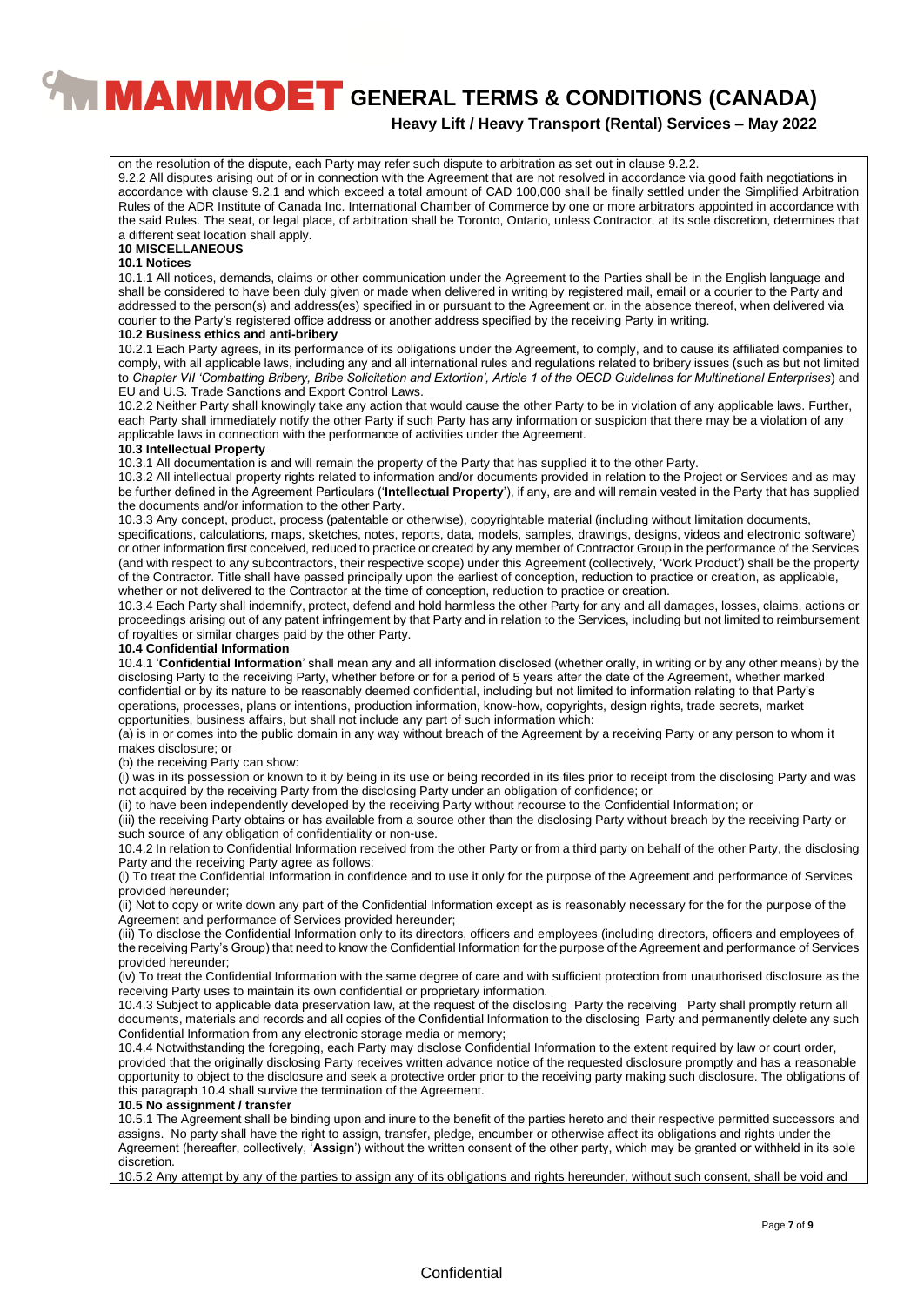## **Heavy Lift / Heavy Transport (Rental) Services – May 2022**

without effect and shall not affect its obligations under the Agreement.

#### **10.6 Entire agreement**

10.6.1 The Agreement constitutes the entire agreement and understanding of the Parties and supersedes all prior written or oral agreements or understandings with respect to the subject matter hereof.

#### **10.7 Partial invalidity**

If any term, covenant, condition, or provision of the Agreement or the application thereof to any person or circumstance shall to any extent be invalid or unenforceable, the remainder of the Agreement or application of such term or provision to persons or circumstances other than those as to which it is held to be invalid or unenforceable shall not be affected thereby and each term, covenant, condition, or provision of the Agreement shall be valid and shall be enforceable to the fullest extent permitted by law.

#### **PART IV – RENTAL SPECIAL CONDITIONS**

#### **1 EQUIPMENT RENTAL SPECIFIC CONDITIONS**

## **1.1 Condition of Equipment upon delivery and return**

1.1.1 Upon delivery, the Equipment will be of good quality, in good working order, properly serviced and in good maintenance, free of defects and fit to operate within its Specifications and Capacity.

1.1.2 Parties will jointly inspect the condition of the Equipment immediately upon delivery on Site after which a written inspection report will be confirmed between Parties in writing. Any visible defects must be reported to Contractor during the inspection, failing which Company shall be deemed to have received the Equipment without any visible defects.

1.1.3 Company shall return the Equipment in the same condition that existed at the time of delivery to Company, ordinary wear and tear Excepted, failing which Company shall compensate Contractor for all reasonable costs or damages incurred due to non-compliance with this clause 1.1.3

#### **1.2 Equipment use**

1.2.1 Company may only use the Equipment on the Site and in accordance with the Equipment Specifications and Capacity and (if provided by Company) only by use of properly qualified and trained personnel.

1.2.2 Company may not in any way rent or sub-rent the Equipment and/or grant any rights, of whatever nature, to or in the Equipment to any Third Party or any other member of Company Group.

#### **1.3 Equipment ownership rights**

1.3.1 Contractor retains all ownership rights in the Equipment and Company shall not take any action inconsistent with the Contractor's ownership of the Equipment, including any sale, transfer, modification, or encumbrance thereof or any attempt to take any such actions. Company shall give Contractor immediate written notice as soon as it becomes aware that any piece of Equipment may be - or has actually been - seized or shall/has become affected by similar measures, (to be) taken by any party.

1.3.2 Contractor is entitled at all times to replace Equipment (pieces) provided the replacement Equipment is of equal or better quality and further provided that such replacement shall not materially (adversely) impact Company's work schedule.

#### **1.4 Mobilization and demobilization**

1.4.1 Unless specified otherwise in the Agreement Particulars, Contractor shall, at Company's cost as specified in the Agreement Particulars be responsible for mobilisation and demobilisation of the Equipment.

1.4.2 If and to the extent mobilisation and/or demobilisation is carried out by Company Group, Company shall at the end of the Rental Period (or extension thereof), or immediately upon the termination of the Rental Period if that is earlier, return the Equipment to the delivery location or any other location as directed by Contractor.

#### **1.5 Consumables, maintenance and repair**

#### 1.5.1Unless otherwise agreed in the Agreement Particulars:

(a) The Rental Rates and Contract Sum exclude consumables such as water, power, electricity, gas-oil, lubricants and/or temporary nuts and bolts, and the supply of such items is all solely Company's responsibility (at its own cost).

(b) Contractor shall perform the non-regular maintenance and repair of the Equipment. Company may not, without prior permission in writing from Contractor, perform any non-regular maintenance and repair of the Equipment.

(c) Company shall bear the costs of all repair and/or maintenance of Equipment needed during the Rental Period and until redelivery to Contractor, including but not limited to costs of labour, materials, travelling expenses and transportation costs, unless the repair or maintenance is due to negligent acts and/or omissions by the Personnel (provided by Contractor) or due to internal defects in the Equipment, regardless if during use or during return.

#### **1.6 Liability and indemnity**

1.6.1 Company shall be liable for any damage, loss, injury, expense and/or cost of any kind if and to the extent such damage, loss, injury, expense and/or cost is caused by negligent errors, acts, omissions or breach of contract by Company and/or any of its Subcontractors. **1.7 Insurance**

1.7.1 Company shall at its sole cost take out and maintain during the Rental Period, for the Equipment that is leased or hired by the Company, all risk insurance in an amount of the full replacement value. The insurance shall name Contractor as loss payee, be endorsed to waiver subrogation against the Contractor Group and name the Contractor Group as additional insured. The Company shall issue a certificate of insurances to evidence the existence of the insurance.

#### **2 PERSONNEL RENTAL SPECIFIC CONDITIONS**

#### **2.1 Personnel – Company provided**

2.1.1If and to the extent operation of the Equipment will be undertaken by Company Group, Company shall ensure that the personnel operating the Equipment is fully qualified, licensed and skilled to do so. Company shall indemnify and hold harmless Contractor Group from claims, liabilities, costs, damages and expenses of every kind and nature resulting from all acts and omissions of such personnel, whether employed by Company or not.

#### **2.2 Personnel – Contractor provided**

2.2.1 If and to the extent operation of the Equipment will be undertaken by Personnel, Contractor shall ensure that the Personnel is fully qualified, licensed and skilled to do so. Such Personnel shall however at all times be deemed borrowed servants and shall perform any work under the supervision, direction and control and on behalf of Company. Contractor's responsibility is explicitly limited to providing fully qualified, skilled and licensed Personnel.

2.2.2 Company shall be fully responsible for and indemnify and hold harmless Contractor Group from claims, liabilities, costs, damages and expenses of every kind and nature resulting from all acts and omissions of such Personnel, whether employed by Contractor or not. 2.2.3 Fees/costs of mobilisation and/or demobilisation (including daily commute) of Personnel shall be as specified in the Agreement Particulars.